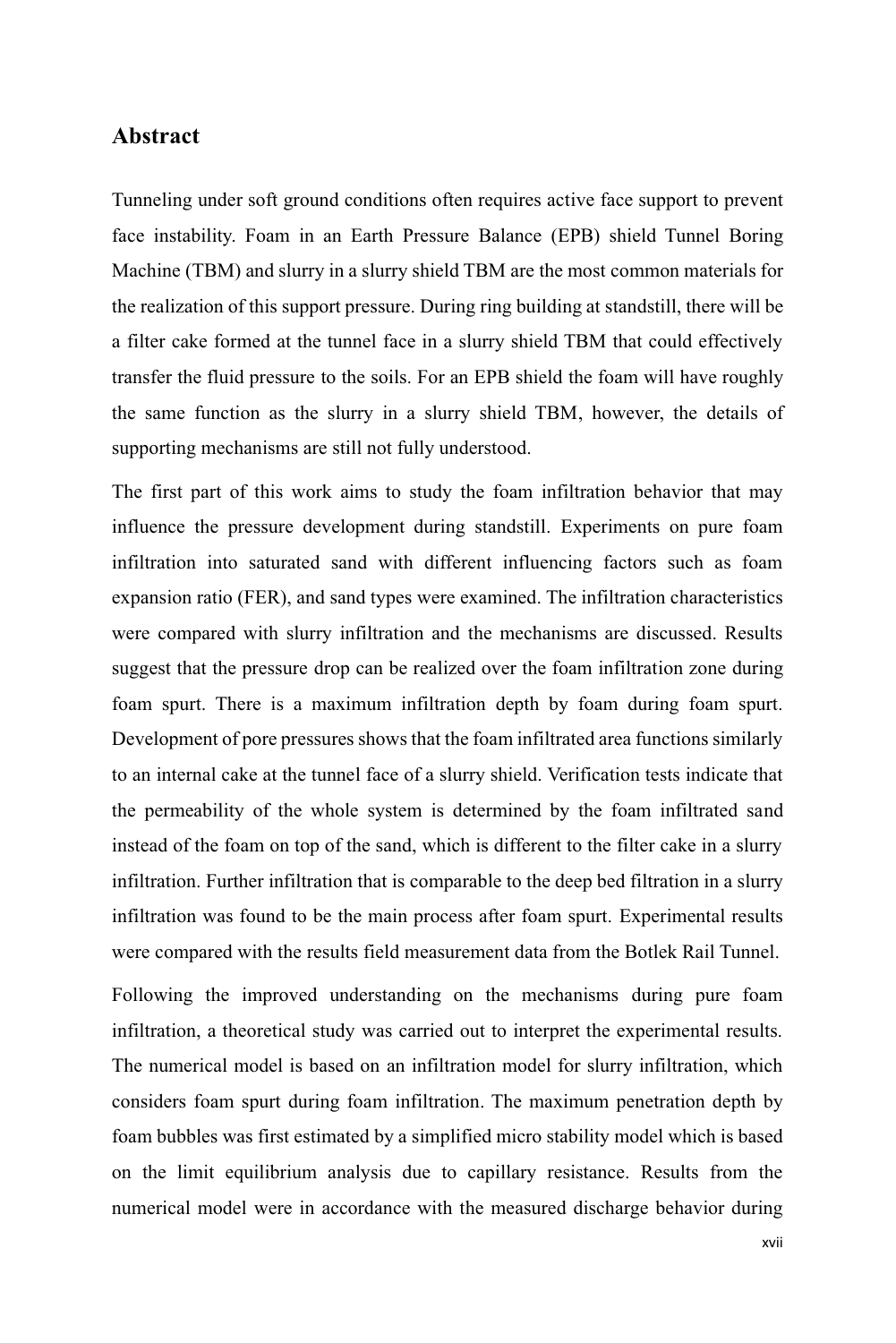foam spurt from experiments. The general agreements suggest that the model can explain the foam flow behavior and can be used to describe foam spurt during foam infiltration that can be expected in EPB shield tunneling.

With the improved understanding on pure foam infiltration mechanisms, the infiltration characteristics of sandy foam infiltration into saturated sand were experimentally investigated. Influencing factors including foam injection ratio (FIR) and water content of the foam-sand mixture were studied. Consolidation of the foamsand mixture is the dominant process as found by comparing the permeabilities at different locations during the test. No foam infiltration could be expected with a FIR lower than 40 Vol % for the fine sand used in the experiments. While foam infiltration with a higher FIR results in a foam infiltration layer that has a lower permeability than the consolidated mixture. It was found that the sand matrix plays an important role in determining the permeability of a sand-foam mixture. As the permeability of the consolidated mixture close to the sand surface is smaller than that far away from the sand surface. Since the consolidated mixture close to the sand surface is subjected to considerable foam loss due to foam infiltration, the sand grains are more compacted than the consolidated mixture far away from the sand surface. Combining the micro stability model for pure foam penetration, the criteria for bubble penetration during sandy foam infiltration were discussed. Based on the analysis, the theoretical value for the permeability of a foam-sand mixture was derived and compared with the recommended values from EFNARC (2005). General agreements were obtained.

xviii In field applications during tunneling, foam is usually injected into the excavation chamber where pore water from the excavated soils will dilute the concentration of foam. This dilution effect will influence the surface tension of foam which may further influence the engineering properties of the foam-soil mixture. The values of surface tension at different concentrations were measured with the capillary rise method. Consequences for the volume change and the compressibility were theoretically investigated while the consequences for the infiltration behavior were experimentally investigated. Results suggest that, during tunneling, the surface tension of the diluted foam can be twice the value of original foam. The influences on the volume change and the compressibility can be negligible for the foams used in tunneling. While it